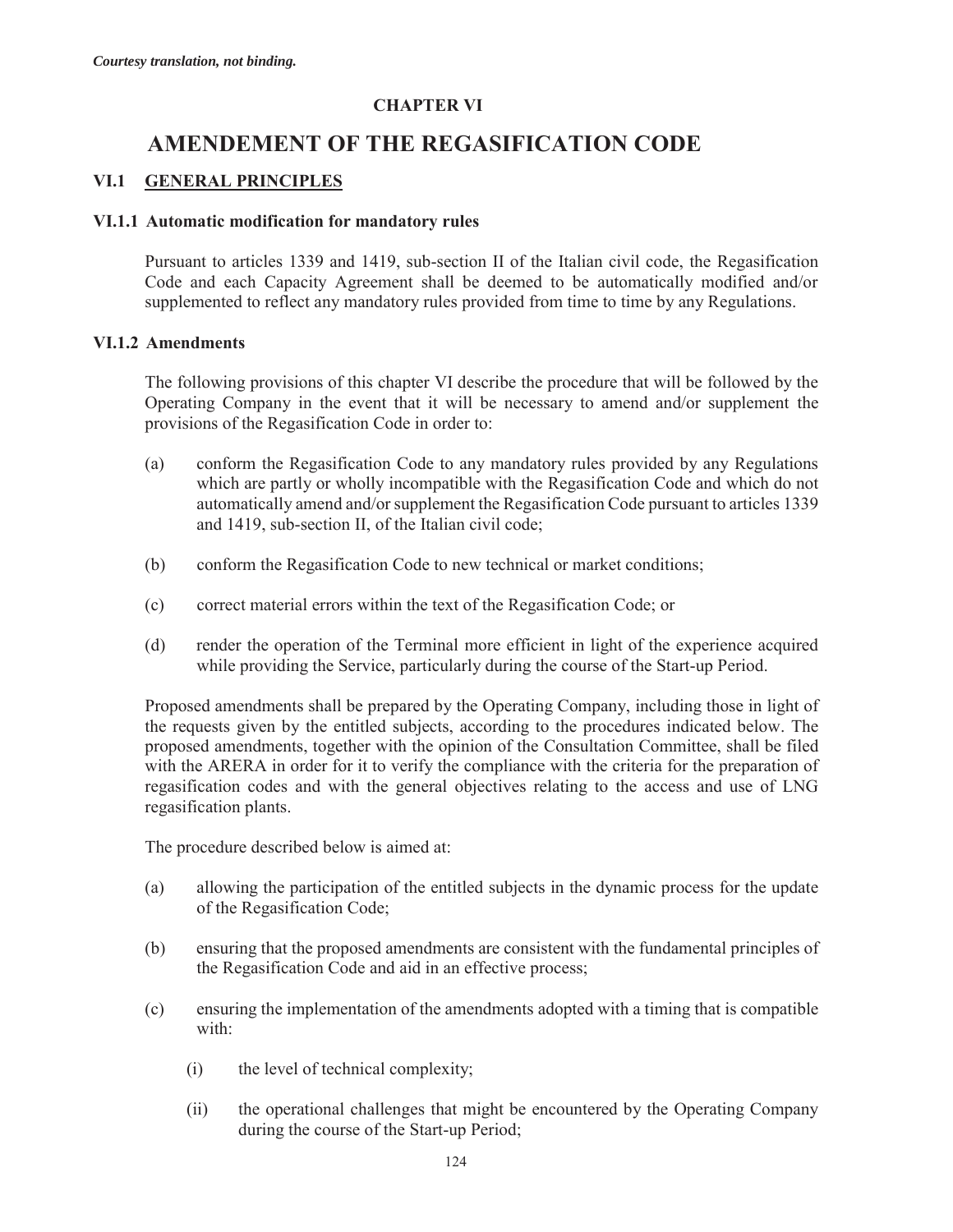- (iii) the need to modify the operating processes in place at the Terminal; and
- (iv) the investments which are necessary for the implementation of the adopted amendments.

# **VI.2 REQUESTS FOR THE AMENDMENT**

## **VI.2.1 Subjects entitled to submit requests for the amendment of the Regasification Code**

The subjects who are entitled to submit requests for the amendment of the Regasification Code are:

- (a) The Users on an individual or associated basis ; and
- (b) The other companies (transport and storage) and the associations of distribution companies, limited to issues in which they are directly involved.

Such requests must be submitted to the Operating Company by registered letter anticipated via fax to the addresses indicated on its Electronic Communications System, in accordance with the timeframe indicated below, and can also be forwarded to the Consultation Committee, where appropriate.

## **VI.2.2 Requirements for the admissibility of the requests**

In order to be declared admissible by the Operating Company, each request shall:

- (a) include the information regarding the subject giving the notice (the company, the registered office, etc.) and at least one reference person to be contacted in connection with the request at issue (name, telephone number, fax number and e-mail);
- (b) contain a brief description of the nature of the amendment request;
- (c) indicate the reasons why the subject submitting the request is of the opinion that the amendment should be adopted;
- (d) file any further documentation (analysis, reports, etc.) supporting the amendment;
- (e) indicate a deadline for the entry into force of the request, which cannot be earlier than the sending of the request.

#### **VI.2.3 Declaration of admissibility**

The Operating Company shall verify the compliance of the notice with the requirements set out in clause VI.2.2 within 3 (three) Business Days from its receipt. Should one or more of those requirements not be met, the Operating Company shall request the subject who has submitted the request to correct the deficiencies, it being understood that the correction shall be made – under penalty of non admissibility of the same – within 3 (three) Business Days from the request. The period of 20 (twenty) Business Days referred to in Article VI.2.4 will start following the receipt of the request containing the correction of the deficiencies required by the Operating Company.

In the event that the Operating Company does not express its opinion on the submitted request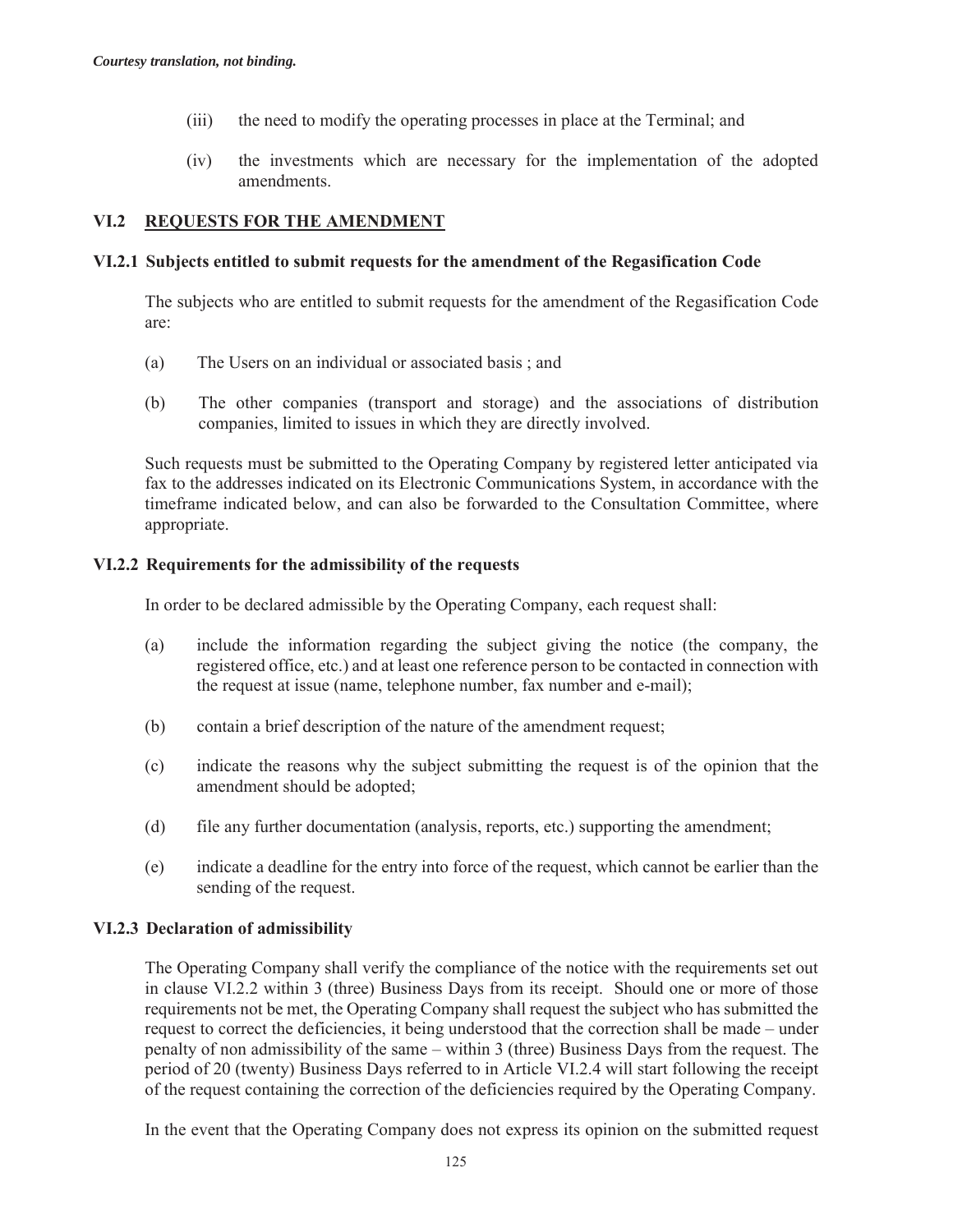within 3 (three) Business Days either from the date of the service of the request or of receipt of the requested supplement, the request will be considered admissible.

# **VI.2.4 Assessment of the request**

If the verification of admissibility, as provided in Article VI.2.3 above, is successful, the Operating Company shall review and evaluate the request based on the following criteria:

- (a) the consistency of the amendments with the Regulations and with the principles of the Regasification Code;
- (b) the modalities through which such proposals contribute to the improvement of the functionality of the Regasification Code; and
- (c) the operational implications on the LNG regasification activity and/or the Service, also in terms of time for the adaptation and costs generated.

During the assessment process, the Operating Company may request additional information and/or clarifications from the subject who has submitted the request.

The requests in relation to which the Operating Company has expressed a positive evaluation will become proposals for the amendment of the Regasification Code.

If the request is rejected, the Operating Company will make the request available to the ARERA within 20 (twenty) days after receipt by the Operating Company of the modification request that is considered admissible, together with a report outlining the reasons why the Operating Company has decided not to submit it to public consultation. However if the ARERA finds reason to submit the change request to consultation, the Operating Company will initiate the process for consultation within 15 (fifteen) days from the date of a special notice to that effect by the ARERA, by notifying the individual concerned.

# **VI.3 PROPOSALS FOR THE AMENDMENT OF THE REGASIFICATION CODE**

# **VI.3.1 Preparation of the proposals for the amendment**

The proposals for the amendment of the Regasification Code shall be prepared by the Operating Company pursuant to article 15, section 2, of ARERA Resolution no. ARG/gas 55/09 of 7 May 2009, also on the basis of the requests submitted by the entitled subjects, for which a positive evaluation has been expressed. The proposals for amendment shall:

- (a) contain a brief description of the nature of the amendment, indicating the grounds on which the Operating Company bases its decision to adopt the amendment;
- (b) indicate the clauses and chapters of the Regasification Code which are affected by the proposal, together with the amendments to be made to the text of the Regasification Code;
- (c) be accompanied by any documentation (analysis, reports, etc.) which support the need for adopting the proposed amendment;
- (d) indicate a date on which the proposed amendment should become effective.

The Operating Company shall also assign to each proposal a reference number and it will register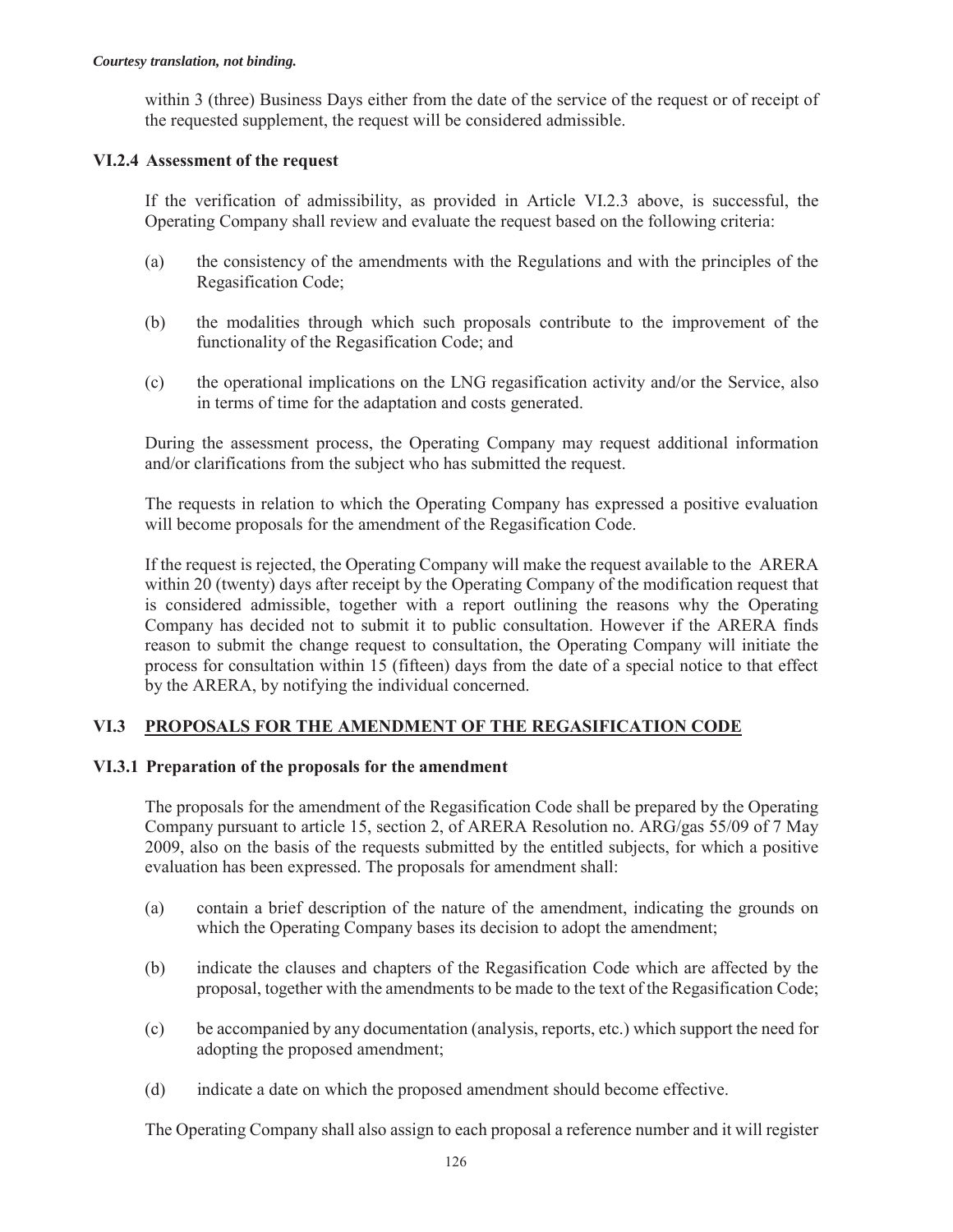the proposal in the relevant registry, which shall be kept at the registered office of the Operating Company and be available for consultation by anyone who requests to do so.

# **VI.3.2 Consultation on the proposed amendment**

The Operating Company shall file the proposals for amendment with the Consultation Committee, in accordance with article 3 of ARERA Resolution no. ARG/gas 55/09 of 7 May 2009, its opinion in that respect.

Contemporaneously with the filing of the proposal for amendment with the Consultation Committee, the Operating Company shall publish the proposal for amendment on the Electronic Communication System, in order to enable all interested parties to formulate their own comments on the proposal.

The proposed amendment prepared by the Operating Company in accordance with the decrees, resolutions or other measures issued by the competent authority will be published on the Electronic Communication System within 15 (fifteen) days from the publication of the measure unless the measure itself does not provide a different deadline.

Operating Company may propose amendment at any time of the Thermal Year.

The consultation period lasts:

- a. 45 (forty five) days, or
- b. 30 (thirty) days if the proposed amendment prepared by the Operating Company in accordance with decrees, resolutions or other measures issued by the competent authority, unless the measure provides a deadline

## **VI.3.3 Filing with the Regulatory Authority for Energy Networks and Environment of the proposal for amendment**

Within 20 (twenty) days from the end of the process described under clause VI.3.2 above, the Operating Company, in order to allow the compliance assessment and pursuant to the provisions of article 3.7 of ARERA Resolution no. ARG/gas 55/09 of 7 May 2009, shall file with the ARERA:

- (a) the proposed amendments of the Regasification Code, as possibly modified in order to take into account the opinions and comments received during the course of the consultation process;
- (b) the related opinions and notices formulated or sent by the Consultation Committee;
- (c) a report illustrating how those opinions and notices have been taken into account.

The above deadline is reduced to 10 (ten) days if the proposed amendment prepared by the Operating Company is in response to decrees, resolutions or other measures issued by the competent authority.

The proposals filed with the ARERA will be published by the Operating Company on the Electronic Communications System.